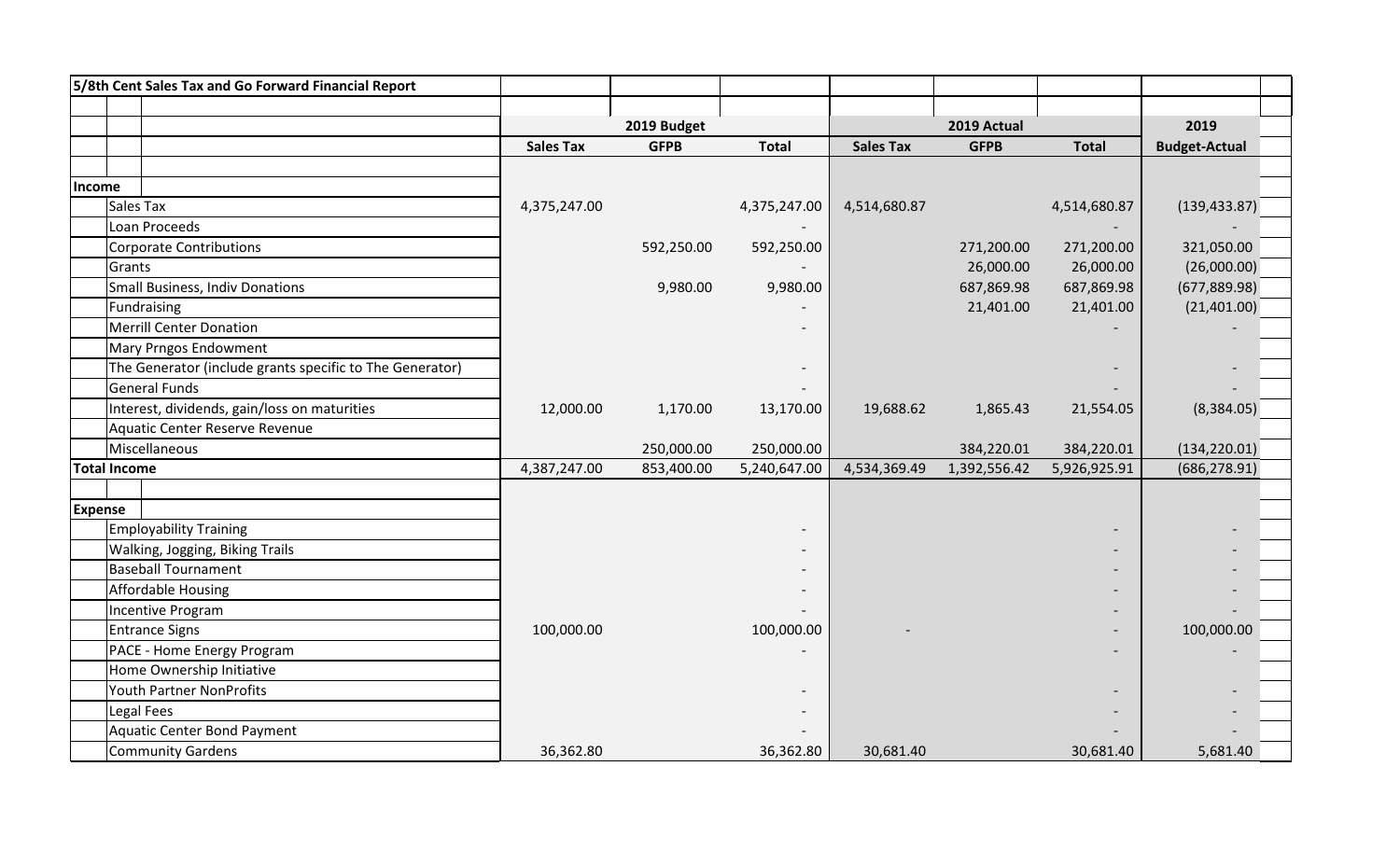|                                                |                  | 2019 Budget |              |                  | 2019 Actual |              | 2019                 |
|------------------------------------------------|------------------|-------------|--------------|------------------|-------------|--------------|----------------------|
|                                                | <b>Sales Tax</b> | <b>GFPB</b> | <b>Total</b> | <b>Sales Tax</b> | <b>GFPB</b> | <b>Total</b> | <b>Budget-Actual</b> |
| The Generator                                  |                  |             |              |                  |             |              |                      |
| <b>Grant Writer</b>                            | 120,000.00       |             | 120,000.00   | 116,575.50       |             | 116,575.50   | 3,424.50             |
| Downtown Masterplan & Vision                   | 4,433.23         |             | 4,433.23     |                  |             |              | 4,433.23             |
| Downtown Square                                |                  |             |              |                  |             |              |                      |
| Education Initiative/LEAP/Educational Alliance |                  | 222,000.00  | 222,000.00   |                  | 4,608.67    | 4,608.67     | 217,391.33           |
| <b>Candidates Development Institute</b>        |                  |             |              |                  |             |              |                      |
| <b>Convention Center</b>                       | 346,000.00       |             | 346,000.00   | 346,000.00       |             | 346,000.00   |                      |
| Plaza Hotel                                    |                  |             |              |                  | 5,000.00    | 5,000.00     | (5,000.00)           |
| Festivals                                      |                  |             |              |                  |             |              |                      |
| Homecoming                                     |                  |             |              |                  | 15,035.00   | 15,035.00    | (15,035.00)          |
| Forward Fest/MM                                | 150,000.00       |             | 150,000.00   | 75,000.00        | 104,296.87  | 179,296.87   | (29, 296.87)         |
| <b>King Cotton</b>                             |                  |             |              |                  | 67,602.82   | 67,602.82    | (67, 602.82)         |
| Mistletoe Magic                                |                  |             |              |                  | 5,007.55    | 5,007.55     | (5,007.55)           |
| Pop Up in the Bluff                            |                  |             |              |                  | 6,000.00    | 6,000.00     | (6,000.00)           |
| The Generator                                  | 300,000.00       | 274,643.94  | 574,643.94   | 300,000.00       | 8,867.37    | 308,867.37   | 265,776.57           |
| Grants                                         |                  |             |              |                  | 991.76      | 991.76       | (991.76)             |
| Parks & Rec                                    |                  |             |              |                  |             |              |                      |
| Parks Plans & Activities                       |                  |             |              |                  |             |              |                      |
| <b>Regional Park</b>                           | 200,000.00       |             | 200,000.00   |                  |             |              | 200,000.00           |
| Pine Bluff Community Center aka Merrill Center | 650,000.00       |             | 650,000.00   | 37,806.64        |             | 37,806.64    | 612,193.36           |
| Upgrades                                       | 50,000.00        |             | 50,000.00    |                  |             |              | 50,000.00            |
| City Grant Match Outdoor Recreation Grant      |                  |             |              |                  |             |              |                      |
| WilBit Adventure Water Park                    |                  |             |              |                  |             |              |                      |
| <b>Townsend Park Pavillion</b>                 |                  |             |              |                  |             |              |                      |
| <b>Municipal Master Plan</b>                   | 520,566.77       |             | 520,566.77   | 277,120.72       | 3,436.72    | 280,557.44   | 240,009.33           |
| <b>Blight Removal</b>                          |                  |             |              |                  |             |              |                      |
| Multipurpose Center                            |                  |             |              |                  |             |              |                      |
| <b>Urban Renewal Agency</b>                    | 2,456,000.00     |             | 2,456,000.00 | 2,431,000.00     |             | 2,431,000.00 | 25,000.00            |
| Code Enforcement/URA Support                   |                  |             |              |                  |             |              |                      |
| First Responders/Bridge the Gap                | 175,000.00       |             | 175,000.00   | 18,433.24        |             | 18,433.24    | 156,566.76           |
| Admin/Overhead                                 |                  | 458,985.08  | 458,985.08   |                  | 477,869.49  | 477,869.49   | (18,884.41)          |
| Loan Reserve                                   |                  |             |              |                  |             |              |                      |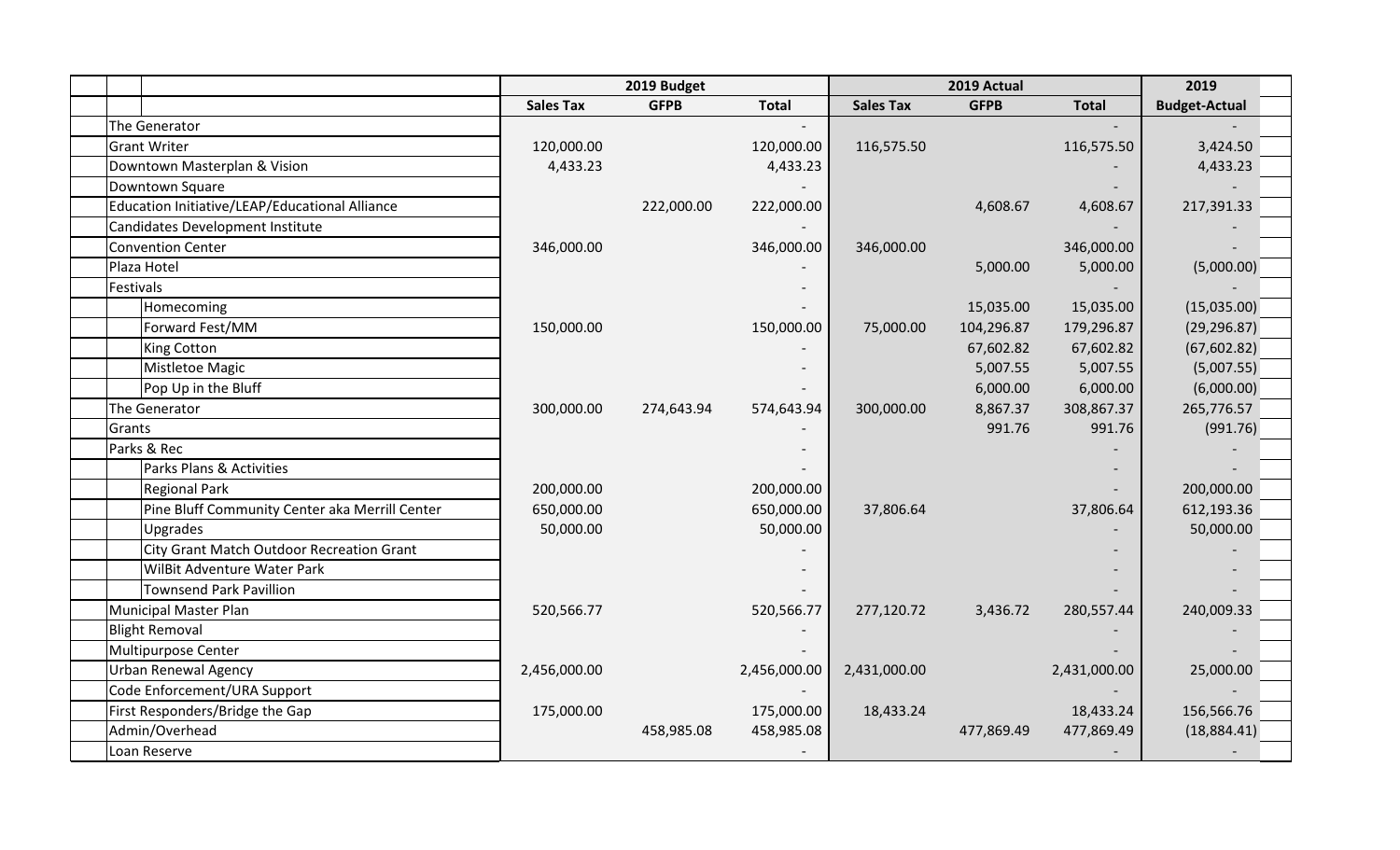|                      |                  | 2019 Budget   |               |                  | 2019 Actual |              | 2019                 |  |
|----------------------|------------------|---------------|---------------|------------------|-------------|--------------|----------------------|--|
|                      | <b>Sales Tax</b> | <b>GFPB</b>   | <b>Total</b>  | <b>Sales Tax</b> | <b>GFPB</b> | <b>Total</b> | <b>Budget-Actual</b> |  |
| Reserve              | 88,637.20        |               | 88,637.20     |                  |             |              | 88,637.20            |  |
| <b>Total Expense</b> | 5,197,000.00     | 955,629.02    | 6,152,629.02  | 3,632,617.50     | 698,716.25  | 4,331,333.75 | 1,821,295.27         |  |
|                      |                  |               |               |                  |             |              |                      |  |
| Net Income           | (809, 753.00)    | (102, 229.02) | (911, 982.02) | 901,751.99       | 693,840.17  | 1,595,592.16 | (2,507,574.18)       |  |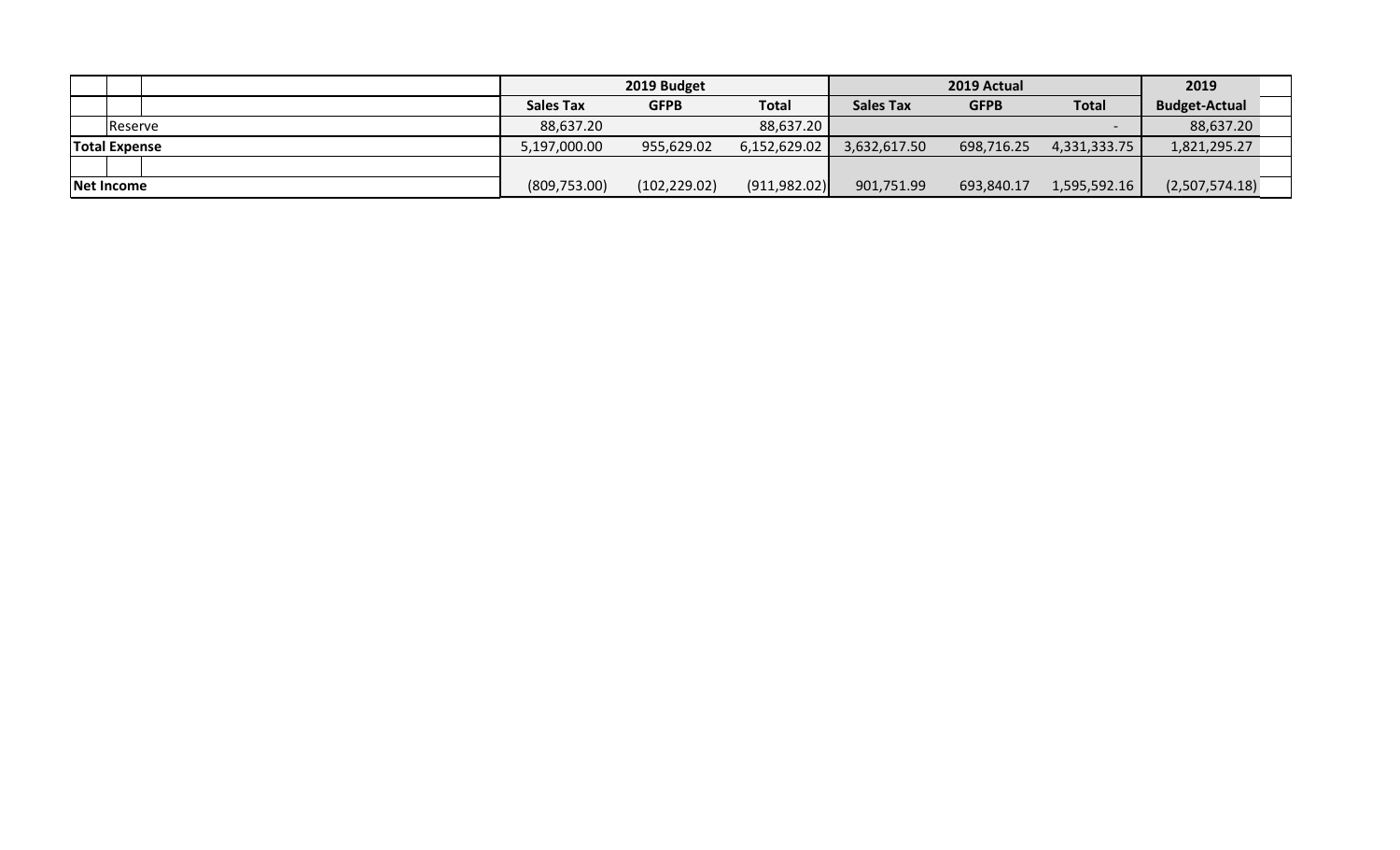| 5/8th Cent Sales Tax and Go Forward Financial Report     |                  |              |              |                  |              |              |                      |
|----------------------------------------------------------|------------------|--------------|--------------|------------------|--------------|--------------|----------------------|
|                                                          |                  |              |              |                  |              |              |                      |
|                                                          |                  | 2020 Budget  |              |                  | 2020 Actual  |              | 2020                 |
|                                                          | <b>Sales Tax</b> | <b>GFPB</b>  |              | <b>Sales Tax</b> | <b>GFPB</b>  | <b>Total</b> | <b>Budget-Actual</b> |
|                                                          |                  |              |              |                  |              |              |                      |
| Income                                                   |                  |              |              |                  |              |              |                      |
| Sales Tax                                                | 4,385,000.00     |              | 4,385,000.00 | 4,939,837.04     |              | 4,939,837.04 | (554, 837.04)        |
| Loan Proceeds                                            |                  |              |              |                  |              |              |                      |
| <b>Corporate Contributions</b>                           |                  | 271,300.00   | 271,300.00   |                  | 502,250.00   | 502,250.00   | (230,950.00)         |
| Grants                                                   |                  |              |              |                  | 17,090.68    | 17,090.68    | (17,090.68)          |
| <b>Small Business, Indiv Donations</b>                   |                  | 397,320.00   | 397,320.00   |                  | 24,842.45    | 24,842.45    | 372,477.55           |
| Fundraising                                              |                  | 10,000.00    | 10,000.00    |                  | 6,571.45     | 6,571.45     | 6,571.45             |
| <b>Merrill Center Donation</b>                           |                  | 70,000.00    | 70,000.00    |                  | 52,429.57    | 52,429.57    | 17,570.43            |
| Mary Prngos Endowment                                    |                  |              |              |                  | 16,496.26    | 16,496.26    | (16, 496.26)         |
| The Generator (include grants specific to The Generator) |                  | 407,000.00   | 407,000.00   |                  | 563,077.19   | 563,077.19   | (156, 077.19)        |
| <b>General Funds</b>                                     |                  |              |              |                  |              |              |                      |
| Interest, dividends, gain/loss on maturities             | 20,000.00        | 1,800.00     | 21,800.00    | 26,875.60        | 1,461.37     | 28,336.97    | (6,536.97)           |
| Aquatic Center Reserve Revenue                           |                  |              |              |                  |              |              |                      |
| Miscellaneous                                            |                  |              |              |                  | 153,255.74   | 153,255.74   | (153, 255.74)        |
| Total Income                                             | 4,405,000.00     | 1,157,420.00 | 5,562,420.00 | 4,966,712.64     | 1,337,474.71 | 6,304,187.35 | (741, 767.35)        |
|                                                          |                  |              |              |                  |              |              |                      |
| <b>Expense</b>                                           |                  |              |              |                  |              |              |                      |
| <b>Employability Training</b>                            |                  |              |              |                  | 3,500.00     | 3,500.00     | (3,500.00)           |
| Walking, Jogging, Biking Trails                          |                  |              |              |                  |              |              |                      |
| <b>Baseball Tournament</b>                               |                  |              |              |                  |              |              |                      |
| <b>Affordable Housing</b>                                |                  |              |              |                  |              |              |                      |
| Incentive Program                                        |                  |              |              |                  |              |              |                      |
| <b>Entrance Signs</b>                                    | 65,000.00        |              | 65,000.00    | 1,425.00         |              | 1,425.00     | 63,575.00            |
| PACE - Home Energy Program                               |                  |              |              |                  |              |              |                      |
| Home Ownership Initiative                                |                  |              |              |                  |              |              |                      |
| Youth Partner NonProfits                                 |                  |              |              |                  |              |              |                      |
| Legal Fees                                               |                  |              |              |                  |              |              |                      |
| <b>Aquatic Center Bond Payment</b>                       |                  |              |              |                  |              |              |                      |
| <b>Community Gardens</b>                                 |                  |              |              |                  |              |              |                      |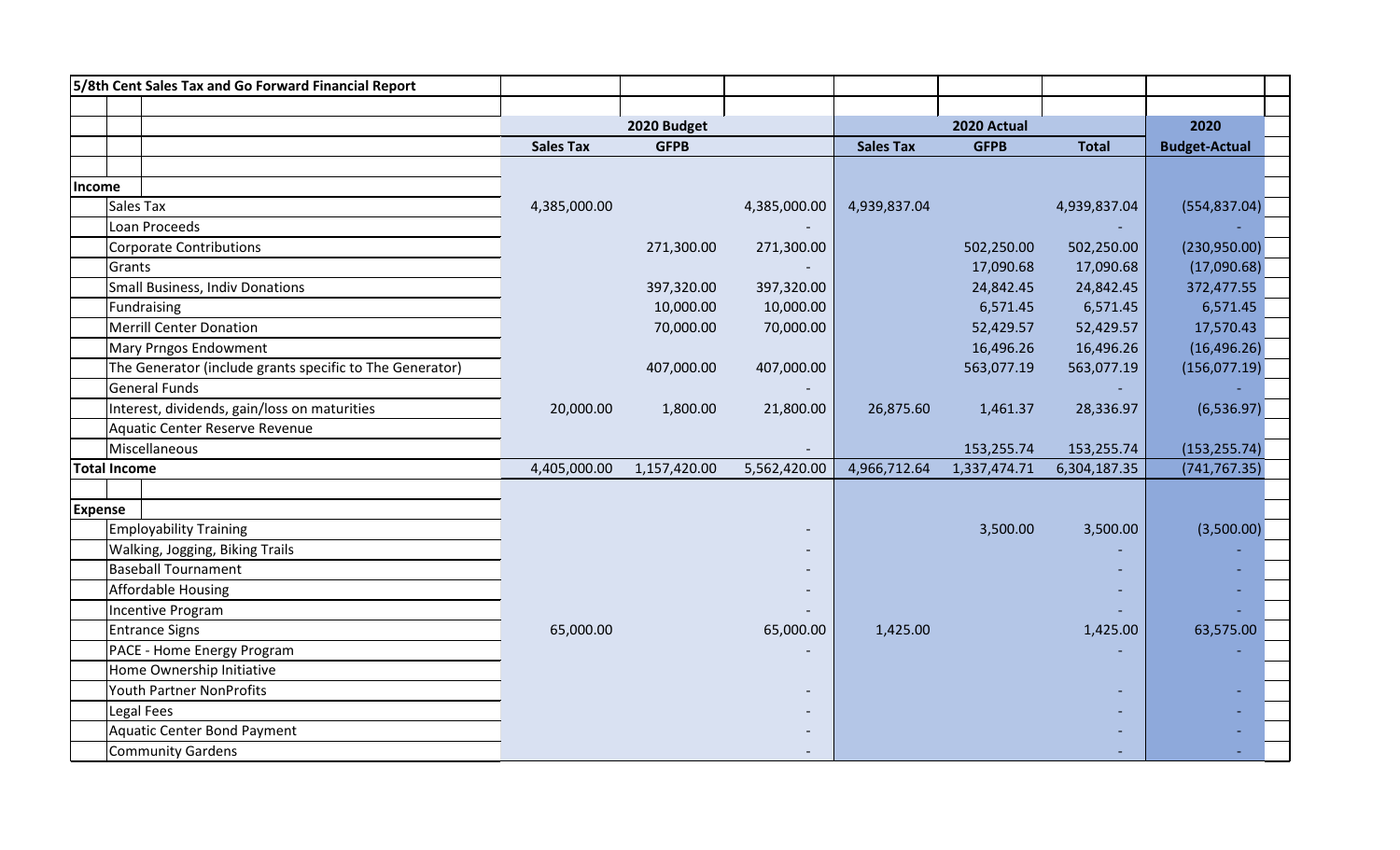|                                                |                  | 2020 Budget  |              |                  | 2020 Actual |              | 2020                 |
|------------------------------------------------|------------------|--------------|--------------|------------------|-------------|--------------|----------------------|
|                                                | <b>Sales Tax</b> | <b>GFPB</b>  |              | <b>Sales Tax</b> | <b>GFPB</b> | <b>Total</b> | <b>Budget-Actual</b> |
| The Generator                                  |                  |              |              |                  |             |              |                      |
| <b>Grant Writer</b>                            | 100,000.00       |              | 100,000.00   | 68,242.06        |             | 68,242.06    | 31,757.94            |
| Downtown Masterplan & Vision                   |                  |              |              |                  |             |              |                      |
| Downtown Square                                |                  |              |              |                  | 8,100.00    | 8,100.00     | (8,100.00)           |
| Education Initiative/LEAP/Educational Alliance |                  | 185,600.00   | 185,600.00   |                  | 144,784.66  | 144,784.66   | 40,815.34            |
| <b>Candidates Development Institute</b>        |                  | 2,200.00     | 2,200.00     |                  |             |              | 2,200.00             |
| <b>Convention Center</b>                       | 325,000.00       |              | 325,000.00   | 325,000.00       |             | 325,000.00   |                      |
| Plaza Hotel                                    |                  |              |              |                  |             |              |                      |
| Festivals                                      |                  |              |              |                  | 1,000.00    | 1,000.00     | (1,000.00)           |
| Homecoming                                     |                  |              |              |                  |             |              |                      |
| Forward Fest/MM                                |                  |              |              |                  | 5,494.20    | 5,494.20     | (5,494.20)           |
| <b>King Cotton</b>                             |                  |              |              |                  | 83,586.23   | 83,586.23    | (83, 586.23)         |
| Mistletoe Magic                                |                  |              |              |                  | 35.14       | 35.14        | (35.14)              |
| Pop Up in the Bluff                            |                  |              |              |                  |             |              |                      |
| The Generator                                  | 400,000.00       | 1,059,862.40 | 1,459,862.40 | 300,000.00       | 170,744.96  | 470,744.96   | 989,117.44           |
| Grants                                         |                  |              |              |                  |             |              |                      |
| Parks & Rec                                    |                  |              |              |                  |             |              |                      |
| Parks Plans & Activities                       | 100,000.00       |              | 100,000.00   | 29,784.05        |             | 29,784.05    | 70,215.95            |
| <b>Regional Park</b>                           | 77,146.12        |              | 77,146.12    |                  |             |              | 77,146.12            |
| Pine Bluff Community Center aka Merrill Center | 856,112.00       | 75,000.00    | 931,112.00   | 856,112.00       | 77,429.57   | 933,541.57   | (2,429.57)           |
| Upgrades                                       |                  |              |              |                  |             |              |                      |
| City Grant Match Outdoor Recreation Grant      | 66,741.88        |              | 66,741.88    |                  |             |              | 66,741.88            |
| WilBit Adventure Water Park                    |                  |              |              |                  |             |              |                      |
| <b>Townsend Park Pavillion</b>                 |                  |              |              |                  |             |              |                      |
| <b>Municipal Master Plan</b>                   | 265,000.00       |              | 265,000.00   | 124,441.43       |             | 124,441.43   | 140,558.57           |
| <b>Blight Removal</b>                          |                  |              |              |                  |             |              |                      |
| Multipurpose Center                            |                  |              |              |                  |             |              |                      |
| <b>Urban Renewal Agency</b>                    | 3,145,000.00     |              | 3,145,000.00 | 1,000,000.00     |             | 1,000,000.00 | 2,145,000.00         |
| Code Enforcement/URA Support                   |                  |              |              |                  |             |              |                      |
| First Responders/Bridge the Gap                | 125,000.00       |              | 125,000.00   | 49,816.21        |             | 49,816.21    | 75,183.79            |
| Admin/Overhead                                 |                  | 484,222.31   | 484,222.31   |                  | 500,665.50  | 500,665.50   | (16, 443.19)         |
| Loan Reserve                                   | 1,000,000.00     |              | 1,000,000.00 | 1,000,000.00     |             | 1,000,000.00 |                      |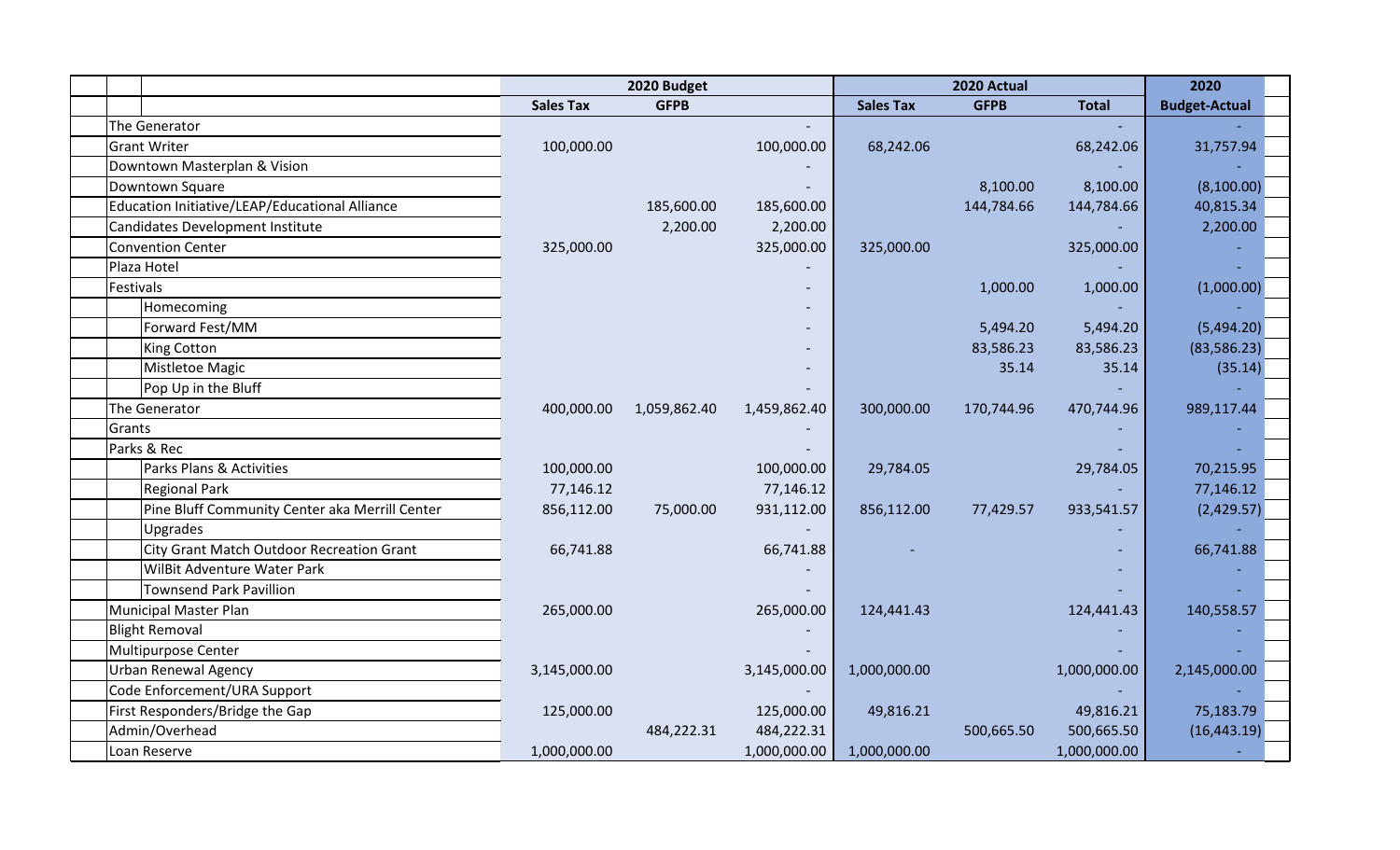|                      |                  | 2020 Budget   |                |                  | 2020 Actual |              | 2020                 |
|----------------------|------------------|---------------|----------------|------------------|-------------|--------------|----------------------|
|                      | <b>Sales Tax</b> | <b>GFPB</b>   |                | <b>Sales Tax</b> | <b>GFPB</b> | <b>Total</b> | <b>Budget-Actual</b> |
| <b>Reserve</b>       | 50,000.00        |               | 50,000.00      |                  |             |              | 50,000.00            |
| <b>Total Expense</b> | 6,575,000.00     | 1,806,884.71  | 8,381,884.71   | 3,754,820.75     | 995,340.26  | 4,750,161.01 | 3,631,723.70         |
|                      |                  |               |                |                  |             |              |                      |
| Net Income           | (2,170,000.00)   | (649, 464.71) | (2,819,464.71) | 1,211,891.89     | 342,134.45  | 1,554,026.34 | (4,373,491.05)       |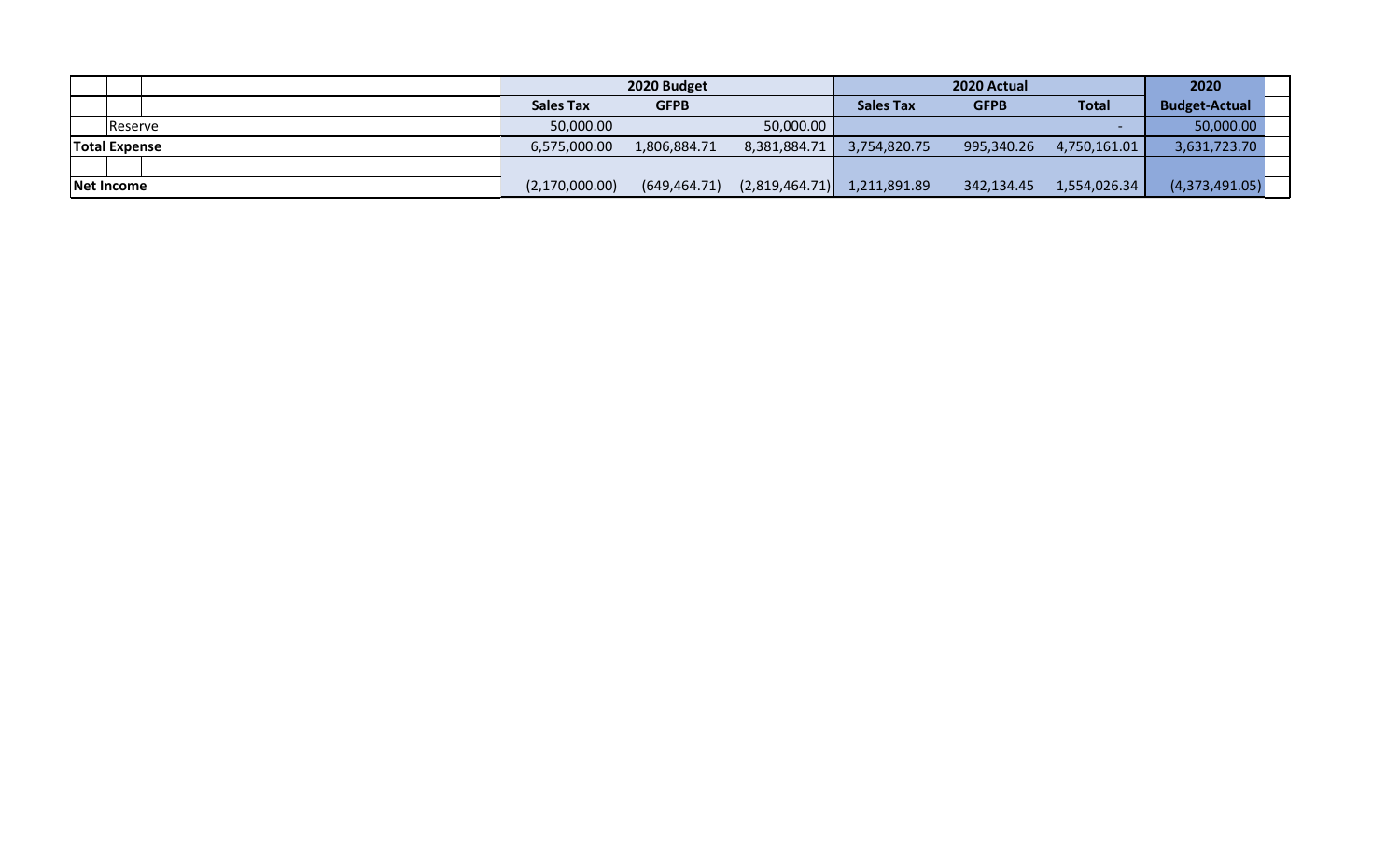| 5/8th Cent Sales Tax and Go Forward Financial Report     |                  |             |              |                  |              |              |                      |
|----------------------------------------------------------|------------------|-------------|--------------|------------------|--------------|--------------|----------------------|
|                                                          |                  |             |              |                  |              |              |                      |
|                                                          |                  | 2021 Budget |              |                  | 2021 Actual  |              | 2121                 |
|                                                          | <b>Sales Tax</b> | <b>GFPB</b> | <b>Total</b> | <b>Sales Tax</b> | <b>GFPB</b>  | <b>Total</b> | <b>Budget-Actual</b> |
|                                                          |                  |             |              |                  |              |              |                      |
| Income                                                   |                  |             |              |                  |              |              |                      |
| Sales Tax                                                | 4,594,009.00     |             | 4,594,009.00 | 5,009,091.71     |              | 5,009,091.71 | (415,082.71)         |
| Loan Proceeds                                            |                  |             |              |                  |              |              |                      |
| <b>Corporate Contributions</b>                           |                  | 560,500.00  | 560,500.00   |                  | 592,195.67   | 592,195.67   | (31,695.67)          |
| Grants                                                   |                  | 25,000.00   | 25,000.00    |                  | 801,164.50   | 801,164.50   | (776, 164.50)        |
| <b>Small Business, Indiv Donations</b>                   |                  | 13,070.00   | 13,070.00    |                  | 39,325.48    | 39,325.48    | (26, 255.48)         |
| Fundraising                                              |                  |             |              |                  |              |              |                      |
| <b>Merrill Center Donation</b>                           |                  |             |              |                  |              |              |                      |
| Mary Prngos Endowment                                    |                  |             |              |                  |              |              |                      |
| The Generator (include grants specific to The Generator) |                  | 378,525.00  | 378,525.00   |                  | 322,638.65   | 322,638.65   | 55,886.35            |
| <b>General Funds</b>                                     |                  |             |              |                  |              |              |                      |
| Interest, dividends, gain/loss on maturities             | 20,000.00        | 1,440.00    | 21,440.00    | 38,807.25        | 9,811.47     | 48,618.72    | (27, 178.72)         |
| Aquatic Center Reserve Revenue                           |                  |             |              | 1,072,696.00     |              | 1,072,696.00 | (1,072,696.00)       |
| Miscellaneous                                            |                  |             |              |                  | 7,941.89     | 7,941.89     | (7,941.89)           |
| <b>Total Income</b>                                      | 4,614,009.00     | 978,535.00  | 5,592,544.00 | 6,120,594.96     | 1,773,077.66 | 7,893,672.62 | (2,301,128.62)       |
|                                                          |                  |             |              |                  |              |              |                      |
| <b>Expense</b>                                           |                  |             |              |                  |              |              |                      |
| <b>Employability Training</b>                            |                  |             |              |                  | 12,975.40    | 12,975.40    | (12, 975.40)         |
| Walking, Jogging, Biking Trails                          |                  |             |              |                  |              |              |                      |
| <b>Baseball Tournament</b>                               |                  |             |              |                  |              |              |                      |
| <b>Affordable Housing</b>                                |                  |             |              |                  |              |              |                      |
| Incentive Program                                        |                  |             |              |                  |              |              |                      |
| <b>Entrance Signs</b>                                    | 150,000.00       |             | 150,000.00   | 134,582.31       |              | 134,582.31   | 15,417.69            |
| PACE - Home Energy Program                               | 100,000.00       |             | 100,000.00   | 9,761.69         |              | 9,761.69     | 90,238.31            |
| Home Ownership Initiative                                |                  |             |              |                  |              |              | 75,000.00            |
| Youth Partner NonProfits                                 | 200,000.00       |             | 200,000.00   |                  |              |              | 200,000.00           |
| Legal Fees                                               | 70,000.00        |             | 70,000.00    |                  |              |              | 70,000.00            |
| <b>Aquatic Center Bond Payment</b>                       | 557,304.00       |             | 557,304.00   | 1,629,999.64     |              | 1,629,999.64 | (1,072,695.64)       |
| <b>Community Gardens</b>                                 |                  |             |              |                  |              |              |                      |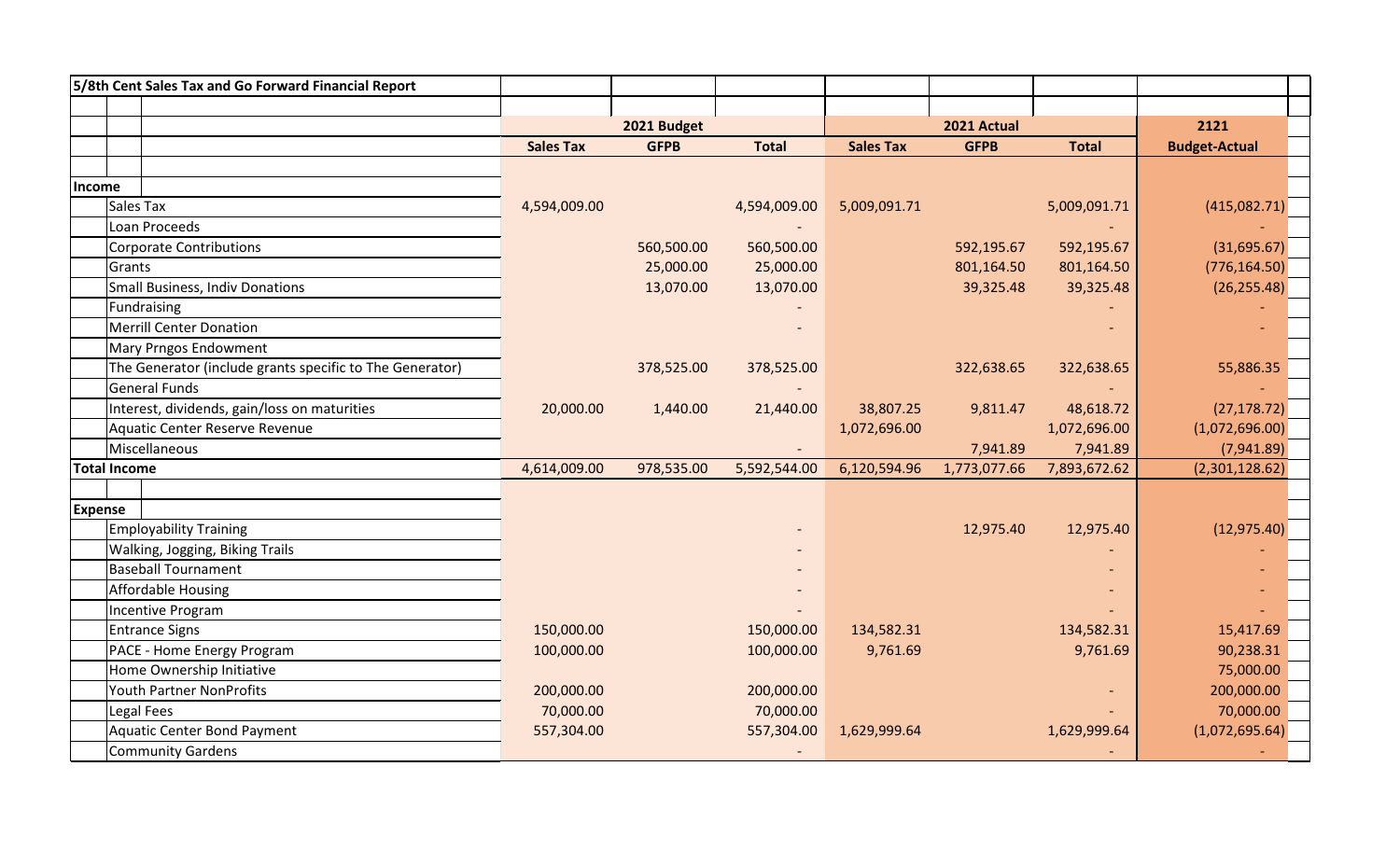|                                                |                  | 2021 Budget |              |                  | 2021 Actual |              | 2121                 |
|------------------------------------------------|------------------|-------------|--------------|------------------|-------------|--------------|----------------------|
|                                                | <b>Sales Tax</b> | <b>GFPB</b> | <b>Total</b> | <b>Sales Tax</b> | <b>GFPB</b> | <b>Total</b> | <b>Budget-Actual</b> |
| The Generator                                  | 350,000.00       |             | 350,000.00   |                  |             |              | 350,000.00           |
| <b>Grant Writer</b>                            | 100,000.00       |             | 100,000.00   | 119,128.81       |             | 119,128.81   | (19, 128.81)         |
| Downtown Masterplan & Vision                   |                  |             |              |                  |             |              |                      |
| Downtown Square                                |                  | 5,000.00    | 5,000.00     |                  | 9,900.00    | 9,900.00     | (4,900.00)           |
| Education Initiative/LEAP/Educational Alliance |                  | 157,000.00  | 157,000.00   |                  | 65,123.19   | 65,123.19    | 91,876.81            |
| Candidates Development Institute               |                  | 2,200.00    | 2,200.00     |                  |             |              | 2,200.00             |
| Convention Center                              | 130,000.00       |             | 130,000.00   | 130,000.00       |             | 130,000.00   |                      |
| Plaza Hotel                                    |                  |             |              |                  |             |              |                      |
| Festivals                                      |                  |             |              |                  |             |              |                      |
| Homecoming                                     |                  |             |              |                  |             |              |                      |
| Forward Fest/MM                                |                  |             |              |                  |             |              |                      |
| King Cotton                                    |                  |             |              |                  | (300.00)    | (300.00)     | 300.00               |
| Mistletoe Magic                                |                  |             |              |                  | 1,302.80    | 1,302.80     | (1,302.80)           |
| Pop Up in the Bluff                            |                  |             |              |                  |             |              |                      |
| The Generator                                  |                  | 583,284.87  | 583,284.87   | 300,000.00       | 304,914.83  | 604,914.83   | (21,629.96)          |
| Grants                                         |                  |             |              |                  | 66,835.98   | 66,835.98    | (66, 835.98)         |
| Parks & Rec                                    |                  |             |              |                  |             |              |                      |
| Parks Plans & Activities                       | 300,000.00       |             | 300,000.00   | 46,182.07        |             | 46,182.07    | 253,817.93           |
| <b>Regional Park</b>                           | 300,000.00       |             | 300,000.00   |                  |             |              | 300,000.00           |
| Pine Bluff Community Center aka Merrill Center |                  |             |              |                  | 6,000.00    | 6,000.00     | (6,000.00)           |
| Upgrades                                       |                  |             |              |                  |             |              |                      |
| City Grant Match Outdoor Recreation Grant      |                  |             |              |                  |             |              |                      |
| WilBit Adventure Water Park                    | 750,000.00       |             | 750,000.00   |                  |             |              | 750,000.00           |
| <b>Townsend Park Pavillion</b>                 | 67,000.00        |             | 67,000.00    |                  |             |              | 67,000.00            |
| Municipal Master Plan                          | 190,000.00       |             | 190,000.00   | 64,940.00        |             | 64,940.00    | 125,060.00           |
| <b>Blight Removal</b>                          |                  |             |              |                  |             |              |                      |
| Multipurpose Center                            |                  |             |              |                  |             |              |                      |
| <b>Urban Renewal Agency</b>                    | 2,435,000.00     |             | 2,435,000.00 | 1,000,000.00     |             | 1,000,000.00 | 1,435,000.00         |
| Code Enforcement/URA Support                   | 43,000.00        |             | 43,000.00    |                  |             |              | 43,000.00            |
| First Responders/Bridge the Gap                | 125,000.00       |             | 125,000.00   | 131,698.27       |             | 131,698.27   | (6,698.27)           |
| Admin/Overhead                                 |                  | 418,855.05  | 418,855.05   |                  | 449,776.29  | 449,776.29   | (30, 921.24)         |
| Loan Reserve                                   | 629,339.00       |             | 629,339.00   | 629,339.00       |             | 629,339.00   |                      |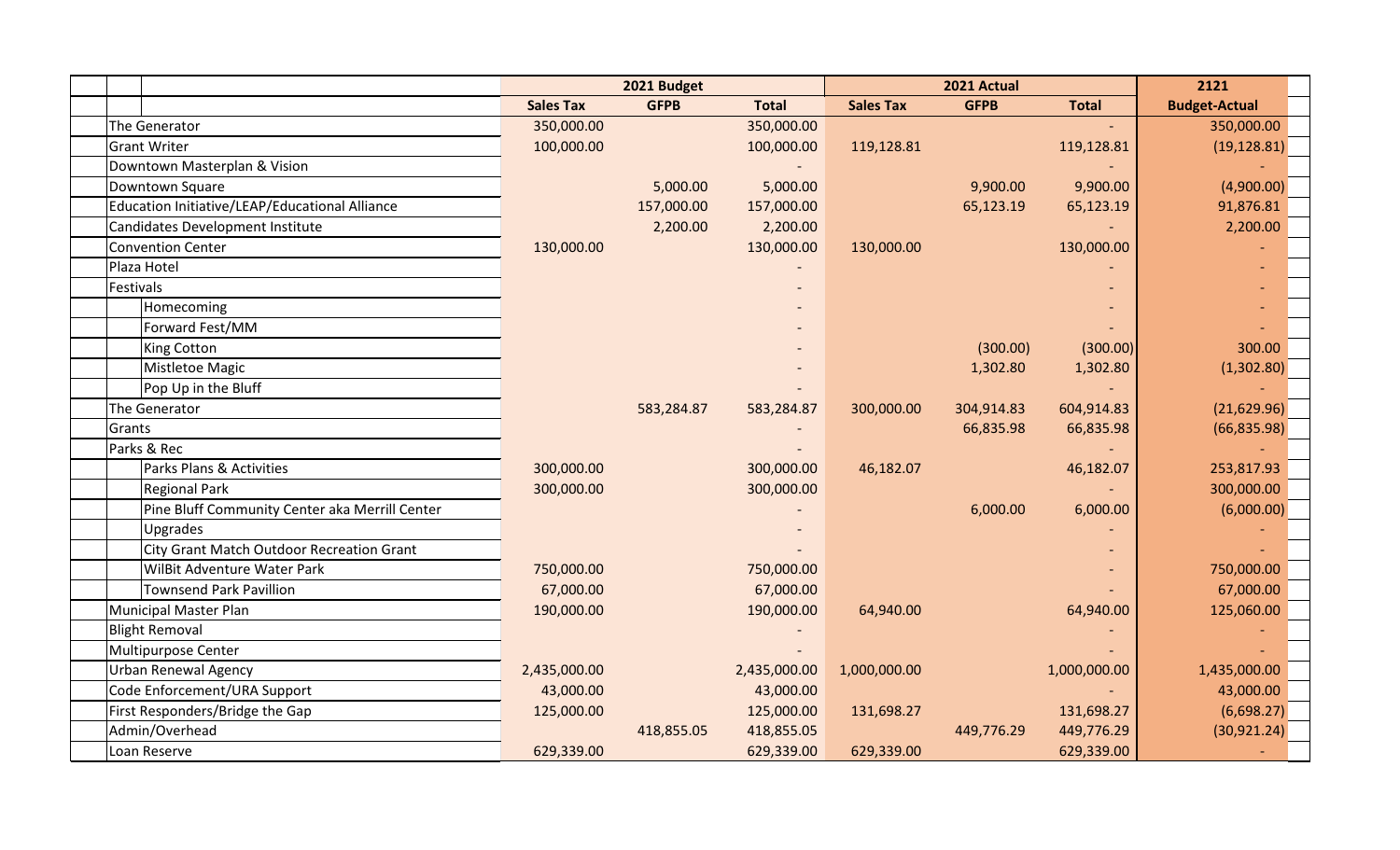|                      |                  | 2021 Budget   |                |                  | 2021 Actual |              | 2121                 |
|----------------------|------------------|---------------|----------------|------------------|-------------|--------------|----------------------|
|                      | <b>Sales Tax</b> | <b>GFPB</b>   | <b>Total</b>   | <b>Sales Tax</b> | <b>GFPB</b> | <b>Total</b> | <b>Budget-Actual</b> |
| Reserve              |                  | 50,000.00     | 50,000.00      |                  |             |              | 50,000.00            |
| <b>Total Expense</b> | 6,496,643.00     | 1,216,339.92  | 7,712,982.92   | 4,195,631.79     | 916,528.49  | 5,112,160.28 | 2,600,822.64         |
|                      |                  |               |                |                  |             |              |                      |
| Net Income           | (1,882,634.00)   | (237, 804.92) | (2,120,438.92) | 1,924,963.17     | 856,549.17  | 2,781,512.34 | (4,901,951.26)       |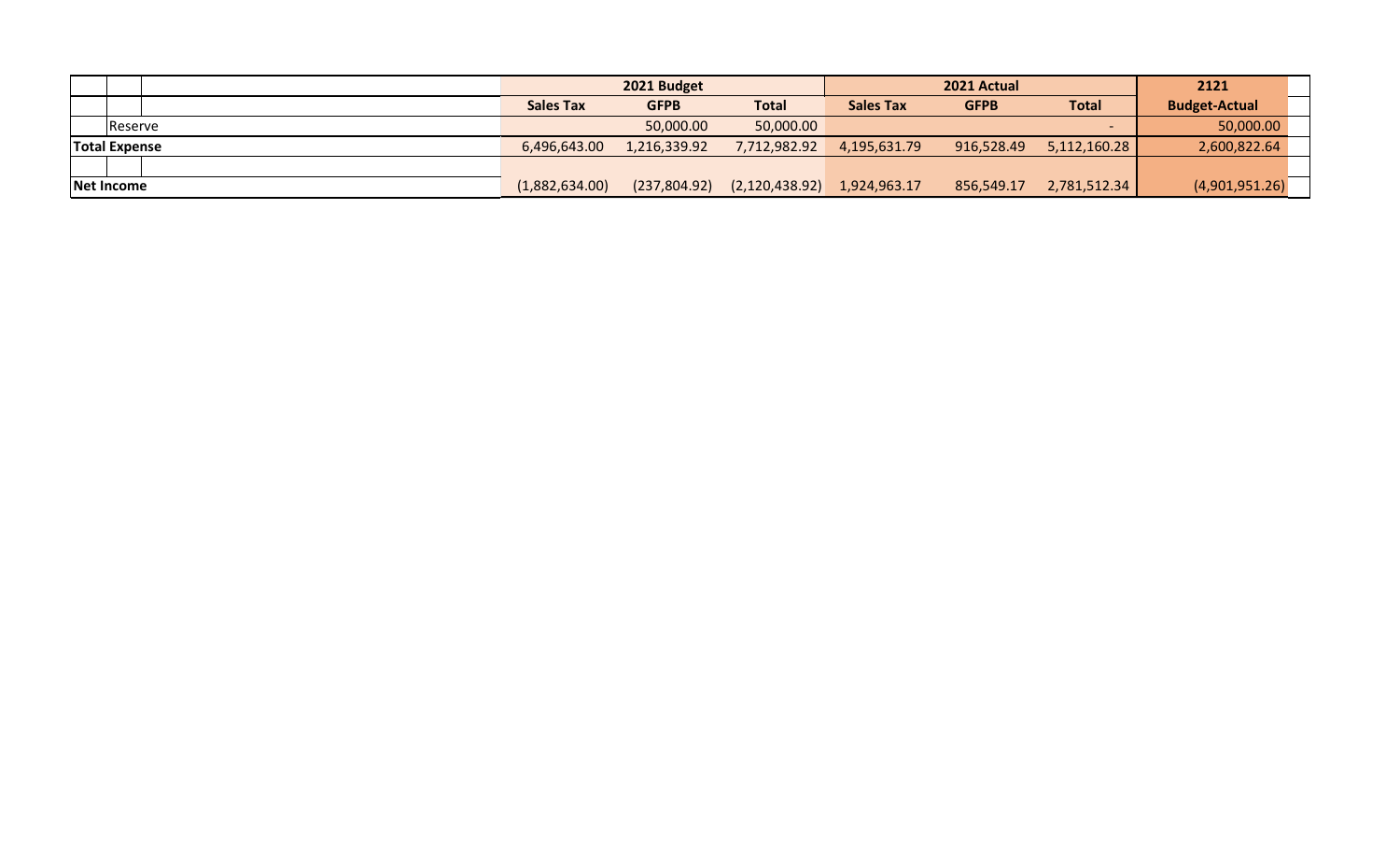|                | 5/8th Cent Sales Tax and Go Forward Financial Report     |                  |              |              |                  |                       |              |                      |
|----------------|----------------------------------------------------------|------------------|--------------|--------------|------------------|-----------------------|--------------|----------------------|
|                |                                                          |                  |              |              |                  |                       |              |                      |
|                |                                                          |                  | 2022 Budget  |              |                  | 2022 Actual - Jan-Mar |              | 2022                 |
|                |                                                          | <b>Sales Tax</b> | <b>GFPB</b>  | <b>Total</b> | <b>Sales Tax</b> | <b>GFPB</b>           | <b>Total</b> | <b>Budget-Actual</b> |
|                |                                                          |                  |              |              |                  |                       |              |                      |
| Income         |                                                          |                  |              |              |                  |                       |              |                      |
|                | Sales Tax                                                | 4,755,000.00     |              | 4,755,000.00 | 1,347,979.40     |                       | 1,347,979.40 | 3,407,020.60         |
|                | Loan Proceeds                                            |                  |              |              |                  |                       |              |                      |
|                | <b>Corporate Contributions</b>                           |                  | 587,500.00   | 587,500.00   |                  | 62,509.74             | 62,509.74    | 524,990.26           |
|                | Grants                                                   |                  | 26,500.00    | 26,500.00    |                  | 2,886.09              | 2,886.09     | 23,613.91            |
|                | <b>Small Business, Indiv Donations</b>                   |                  | 8,330.00     | 8,330.00     |                  | 745.58                | 745.58       | 7,584.42             |
|                | Fundraising                                              |                  |              |              |                  |                       |              |                      |
|                | <b>Merrill Center Donation</b>                           |                  |              |              |                  |                       |              |                      |
|                | Mary Prngos Endowment                                    |                  |              |              |                  |                       |              |                      |
|                | The Generator (include grants specific to The Generator) |                  | 393,961.54   | 393,961.54   |                  | 50,224.05             | 50,224.05    | 343,737.49           |
|                | <b>General Funds</b>                                     |                  |              |              |                  |                       |              |                      |
|                | Interest, dividends, gain/loss on maturities             | 20,000.00        | 720.00       | 20,720.00    | 8,198.48         | (22, 972.17)          | (14, 773.69) | 35,493.69            |
|                | Aquatic Center Reserve Revenue                           |                  |              |              |                  |                       |              |                      |
|                | Miscellaneous                                            |                  |              |              |                  |                       |              |                      |
|                | <b>Total Income</b>                                      | 4,775,000.00     | 1,017,011.54 | 5,792,011.54 | 1,356,177.88     | 93,393.29             | 1,449,571.17 | 4,342,440.37         |
|                |                                                          |                  |              |              |                  |                       |              |                      |
| <b>Expense</b> |                                                          |                  |              |              |                  |                       |              |                      |
|                | <b>Employability Training</b>                            |                  | 18,050.00    | 18,050.00    |                  | 3,800.00              | 3,800.00     | 14,250.00            |
|                | Walking, Jogging, Biking Trails                          |                  |              |              |                  |                       |              |                      |
|                | <b>Baseball Tournament</b>                               |                  |              |              |                  |                       |              |                      |
|                | <b>Affordable Housing</b>                                |                  |              |              |                  |                       |              |                      |
|                | Incentive Program                                        |                  |              |              |                  |                       |              |                      |
|                | <b>Entrance Signs</b>                                    | 30,000.00        |              | 30,000.00    |                  |                       |              | 30,000.00            |
|                | PACE - Home Energy Program                               |                  |              |              |                  |                       |              |                      |
|                | Home Ownership Initiative                                |                  | 75,000.00    | 75,000.00    |                  | 255.00                | 255.00       | 74,745.00            |
|                | Youth Partner NonProfits                                 | 125,000.00       |              | 125,000.00   | 100,000.00       |                       | 100,000.00   | 25,000.00            |
|                | Legal Fees                                               | 30,000.00        |              | 30,000.00    |                  |                       |              | 30,000.00            |
|                | <b>Aquatic Center Bond Payment</b>                       | 1,150,000.00     |              | 1,150,000.00 |                  |                       |              | 1,150,000.00         |
|                | <b>Community Gardens</b>                                 |                  |              |              |                  |                       |              |                      |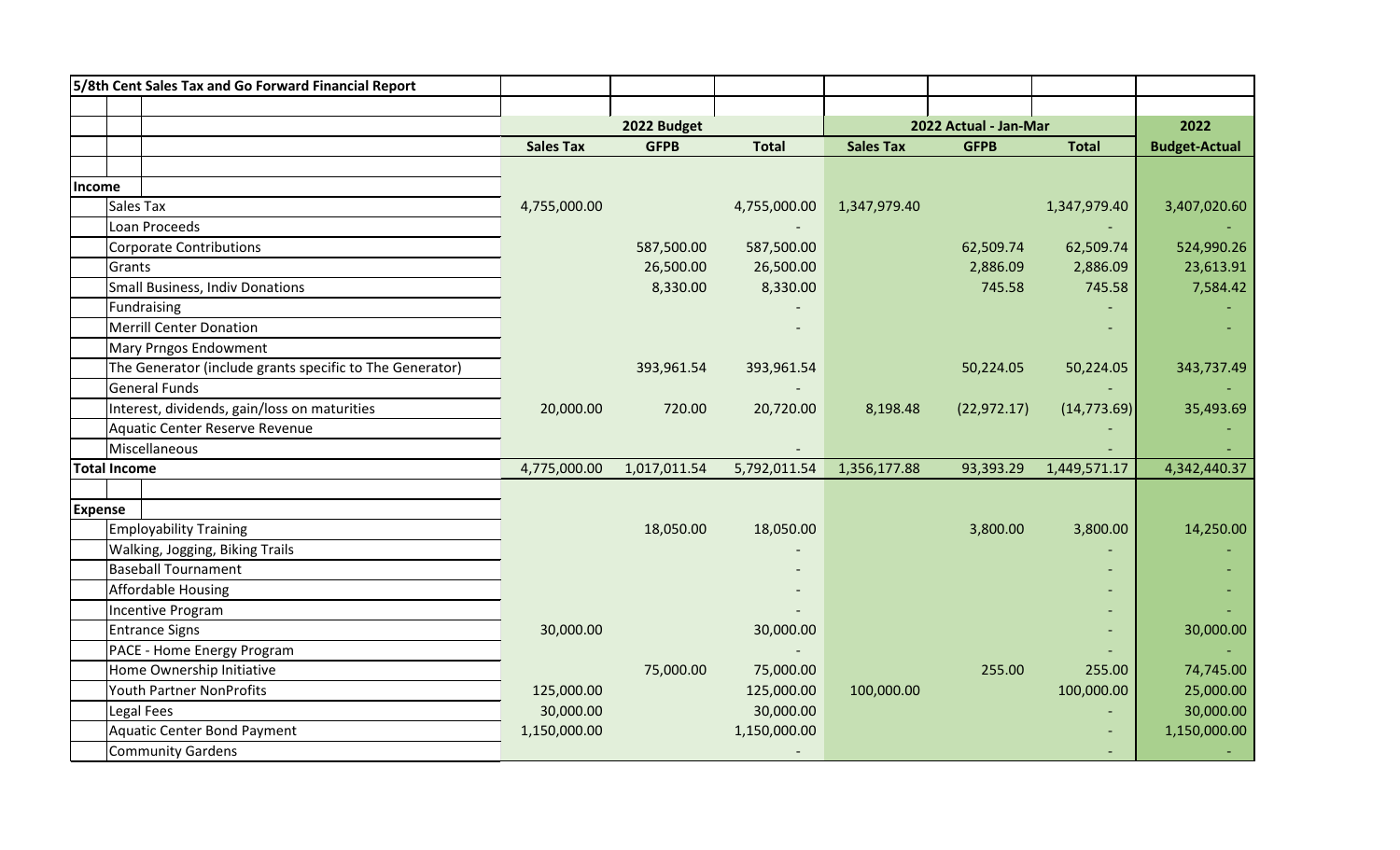|                                                |                  | 2022 Budget |              |                  | 2022 Actual - Jan-Mar |              | 2022                 |
|------------------------------------------------|------------------|-------------|--------------|------------------|-----------------------|--------------|----------------------|
|                                                | <b>Sales Tax</b> | <b>GFPB</b> | <b>Total</b> | <b>Sales Tax</b> | <b>GFPB</b>           | <b>Total</b> | <b>Budget-Actual</b> |
| The Generator                                  |                  | 393,616.07  | 393,616.07   |                  | 65,501.88             | 65,501.88    | 328,114.19           |
| <b>Grant Writer</b>                            | 125,000.00       |             | 125,000.00   | 21,755.49        |                       | 21,755.49    | 103,244.51           |
| Downtown Masterplan & Vision                   |                  |             |              |                  |                       |              |                      |
| Downtown Square                                |                  |             |              |                  |                       |              |                      |
| Education Initiative/LEAP/Educational Alliance |                  | 125,500.00  | 125,500.00   |                  | 59,123.73             | 59,123.73    | 66,376.27            |
| <b>Candidates Development Institute</b>        |                  |             |              |                  |                       |              |                      |
| <b>Convention Center</b>                       | 300,000.00       |             | 300,000.00   | 100,000.00       |                       | 100,000.00   | 200,000.00           |
| Plaza Hotel                                    |                  |             |              |                  |                       |              |                      |
| Festivals                                      |                  |             |              |                  |                       |              |                      |
| Homecoming                                     |                  |             |              |                  |                       |              |                      |
| Forward Fest/MM                                |                  |             |              |                  |                       |              |                      |
| <b>King Cotton</b>                             |                  |             |              |                  | 566.23                | 566.23       | (566.23)             |
| Mistletoe Magic                                |                  |             |              |                  | 404.71                | 404.71       | (404.71)             |
| Pop Up in the Bluff                            |                  |             |              |                  |                       |              |                      |
| The Generator                                  | 385,000.00       |             | 385,000.00   | 146,250.00       |                       | 146,250.00   | 238,750.00           |
| Grants                                         |                  |             |              |                  |                       |              |                      |
| Parks & Rec                                    |                  |             |              |                  |                       |              |                      |
| Parks Plans & Activities                       | 300,000.00       |             | 300,000.00   |                  |                       |              | 300,000.00           |
| <b>Regional Park</b>                           |                  |             |              |                  |                       |              |                      |
| Pine Bluff Community Center aka Merrill Center |                  |             |              |                  |                       |              |                      |
| Upgrades                                       |                  |             |              |                  |                       |              |                      |
| City Grant Match Outdoor Recreation Grant      |                  |             |              |                  |                       |              |                      |
| <b>WilBit Adventure Water Park</b>             |                  |             |              |                  |                       |              |                      |
| <b>Townsend Park Pavillion</b>                 |                  |             |              |                  |                       |              |                      |
| <b>Municipal Master Plan</b>                   | 120,000.00       |             | 120,000.00   |                  |                       |              | 120,000.00           |
| <b>Blight Removal</b>                          |                  |             |              |                  |                       |              |                      |
| Multipurpose Center                            |                  |             |              |                  |                       |              |                      |
| <b>Urban Renewal Agency</b>                    | 7,582,000.00     |             | 7,582,000.00 | 911,000.00       |                       | 911,000.00   | 6,671,000.00         |
| Code Enforcement/URA Support                   | 48,000.00        |             | 48,000.00    |                  |                       |              | 48,000.00            |
| First Responders/Bridge the Gap                | 60,000.00        |             | 60,000.00    | 26,254.00        |                       | 26,254.00    | 33,746.00            |
| Admin/Overhead                                 |                  | 635,499.00  | 635,499.00   |                  | 150,156.04            | 150,156.04   | 485,342.96           |
| Loan Reserve                                   |                  |             |              |                  |                       |              |                      |